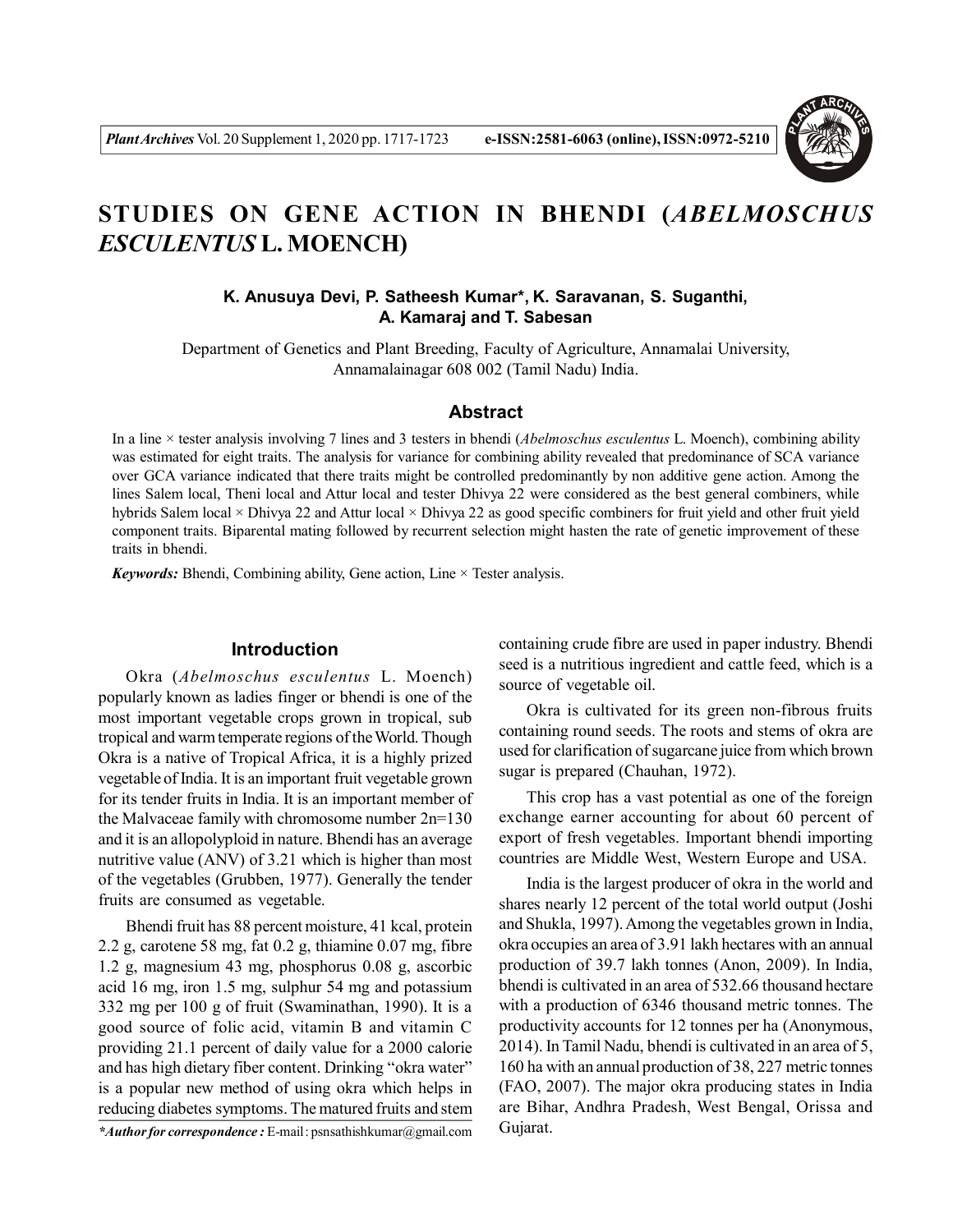The success of any breeding programme depends on the choice of right parents for hybridization programme. Combining ability analysis of the parents and their crosses provide information on the two variance *viz.,* additive and dominance, which are important to decide the parents and crosses to be selected for eventual crosses and also the appropriate breeding procedures to be followed to select desirable segregants. Hence, a study on combining ability of seven lines and three testers was undertaken. The concept of general and specific combining ability (Sprague and Tatum, 1942) helps the breeder to assess the combining ability effects of the parents and thus select superior combiners for heterosis breeding.

## **Materials and Methods**

The present inquiry was made with 10 bhendi genotypes  $viz.$ ,  $G_1$ ) Chidambaram local,  $G_2$ ) Kachirapalayam local,  $G_3$ ) Villupuram local,  $G_4$ ) Salem local,  $G_5$ ) Dharmapuri local,  $G_6$ ) Attur local,  $G_7$ ) Theni local,  $G_g$ ) Arka Anamika,  $G_g$ ) Ankur and  $G_{10}$ ) Dhivya 22. The genotypes namely 1-7 were considered as lines and the genotypes *viz.,* 8, 9 and 10 were used as testers. These 7 lines were mated with the aforementioned testers in line  $\times$  tester mating design, as proposed by Kempthorne (1957). Thus 21 hybrids were evolved during 2018. The crop was raised in randomized block design with three replications during 2018 with a spacing of  $45 \times 30$  cm.

Each genotypes (10parents plus 21 hybrids) was grown in two rows plot of 4.5 m length during 2018. Recommended agronomic practices and need based plant protection measures were judiciously followed. Observations were recorded on randomly selected five plants per entry per replication on eight agronomic traits *viz.*,  $X_1$ ) Days to 50 per cent flowering,  $X_2$ ) Plant height,  $(X_3)$  Number of branches per plant,  $X_4$ ) Fruit length,  $X_5$ ) Fruit girth,  $X_6$ ) Number of fruits per plant,  $X_7$ ) Average fruit weight and  $X_{\text{s}}$ ) Fruit yield per plant. Combined ability variance and effects were estimated by using the method outline by Kempthorne (1957). Statistical analyses were done with the package Generes.

# **Results and Discussion**

The analysis of variance for combining ability (Table 1) revealed that the variance due to general combining ability (GCA) and specific combining ability (SCA) were highly significant for all the characters. The greater magnitude of SCA variance than GCA variance indicated the role of non-additive gene action for all the eight characters. Similar results were also reported by Jagan *et al.,* (2013) and Ali *et al.,* (2013) for days to 50 percent flowering, Kumar *et al.,* (2014) and Akotkar *et al.,* (2014) for plant height, Satish *et al.,* (2017) for number of branches per plant, Sibsankar Das *et al.,* (2013) for fruit length, Makdoomi (2018) for fruit girth, Lyngdoh *et al.,* (2017) for number of fruits per plant, Wakode *et al.,* (2016) for average fruit weight and Kayande *et al.,* (2018) for fruit yield per plant. The additive variance (s <sup>2</sup>A) and dominance variance (s <sup>2</sup>D) revealed that dominance variance (s <sup>2</sup>D) was greater than the additive variance  $(s<sup>2</sup>A)$  for all the characters. The ratio of  $(s<sup>2</sup>A)/(s<sup>2</sup>D)$ ranged from 0.0372 (Average fruit weight) to 0.2561 (Fruit girth).

The range and mean performance along with *gca* effects of 10 parents (7 lines and 3 testers) for all the 8 attributes have been presented in Table 2. Based on the combining ability effects, the parents values were categorized in three groups as good  $(G)$ , average  $(A)$ and poor (P) general combiners. The parents with significant *gca* effects towards desirable direction were considered as good general combiners (G), with positive *gca* effects were considered as average general combiners (A) basis of good general combiner was taken as desirable *per se* performance and significance GCA and the parents with negative *gca* effects were designated as poor general combiners (P).

The good combiners on the basis of *per se* performance and significant *gca* effects in desirable direction were observed in line Salem local for days to 50 per cent flowering, plant height, number of branches per plant, fruit length, fruit girth, number of fruits per

| Parents &      | Days to    | <b>Plant</b> | Number of       | Fruit                      | Fruit  | Number of | <b>Average</b> | Fruit     |
|----------------|------------|--------------|-----------------|----------------------------|--------|-----------|----------------|-----------|
| hybrids        | 50 percent | height       | <b>branches</b> | length                     | girth  | fruits    | fruit          | yield     |
| variation      | flowering  |              | per plant       |                            |        | per plant | weight         | per plant |
| <b>GCA</b>     | 0.5948     | 2.7181       | 0.1289          | 0.2076                     | 0.0470 | 1.3714    | 0.0957         | 136.5331  |
| <b>SCA</b>     | 4.1278     | 41.0987      | 0.7061          | .6969                      | 0.1835 | 7.5911    | 2.5692         | 1653.9643 |
|                |            |              |                 | Estimated variances due to |        |           |                |           |
| $s^2A$ (F=1)   | 1.1896     | 5.4361       | 0.2579          | 0.4152                     | 0.0939 | 2.7427    | 0.1914         | 273,0662  |
| $s^2D$ (F=1)   | 4.1278     | 41.0987      | 0.7061          | 1.6969                     | 0.1835 | 7.5911    | 2.5692         | 1653.9643 |
| $s^2A/s^2D$    | 0.2881     | 0.1322       | 0.3652          | 0.2446                     | 0.5117 | 0.3613    | 0.0744         | 0.1650    |
| <b>GCA/SCA</b> | 0.1440     | 0.06613      | 0.18255         | 0.12234                    | 0.2561 | 0.18065   | 0.03724        | 0.082549  |

**Table 1:** Analysis of variance for combining ability for 8 characters in bhendi.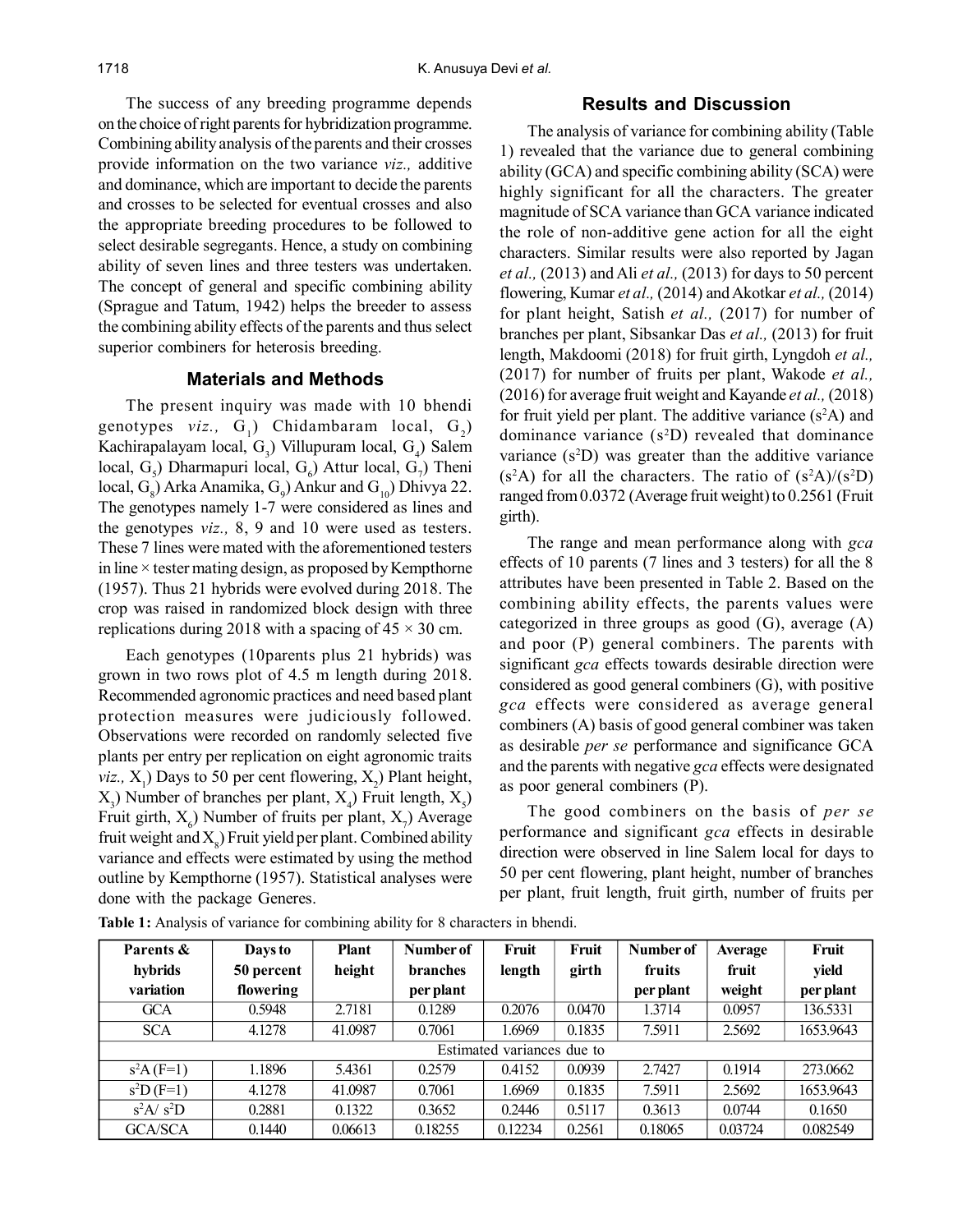plant and average fruit weight. Similarly, line Attur local for number of branches per plant, fruit girth, number of fruits per plant, average fruit weight and fruit yield per plant. The line Theni local for days to 50 percent

| <b>Genotypes</b>     |             | Days to 50        |             | Plant height          | Number of          |             | <b>Fruit length</b> |            |
|----------------------|-------------|-------------------|-------------|-----------------------|--------------------|-------------|---------------------|------------|
| (Parents)            |             | percent flowering |             | (cm)                  | branches per plant |             | (cm)                |            |
| <b>Lines</b>         | <b>Mean</b> | <b>GCA</b>        | <b>Mean</b> | <b>GCA</b>            | Mean               | <b>GCA</b>  | <b>Mean</b>         | <b>GCA</b> |
| Chidambaram local    | 38.12       | $0.65**$          | 81.28       | $3.65**$              | 3.81               | 0.08        | 14.37               | $-0.87**$  |
| Kachirapaliyam local | 34.42**     | $-3.57**$         | 89.76       | $4.00**$              | 2.96               | $-0.11*$    | 14.24               | $-0.86**$  |
| Villupuram local     | 41.25       | $2.50**$          | 71.89*      | $1.53**$              | $5.14**$           | $-0.49**$   | 14.38               | $-0.99**$  |
| Salem local          | 35.35**     | $-1.90**$         | 68.42**     | $-1.21$ <sup>*</sup>  | $5.12**$           | $0.44**$    | $16.23**$           | $0.54**$   |
| Dharmapuri local     | 47.14       | $4.98**$          | $60.74**$   | $4.26**$              | $5.17**$           | $-0.86**$   | 14.18               | $-1.51**$  |
| Attur local          | 37.22       | $-1.33**$         | 91.04       | $-1.67**$             | $5.27**$           | $0.68$ **   | 15.21               | $2.48**$   |
| Theni local          | $36.25**$   | $-1.33**$         | $60.08**$   | $-10.55**$            | $4.85*$            | $0.25^{**}$ | $16.36**$           | $1.21**$   |
| $SE \pm$             | 0.29        | 0.41              | 0.45        | 0.64                  | 0.04               | 0.05        | 0.12                | 0.17       |
| Mean                 |             | 41.12             |             | 74.74                 |                    | 4.61        |                     | 14.99      |
| CD(0.05)             |             | 0.82              |             | 1.30                  |                    | 0.11        |                     | 0.35       |
| CD(0.01)             |             | 1.10              |             | 1.73                  |                    | 0.15        |                     | 0.47       |
| <b>Tester</b>        | Mean        | <b>GCA</b>        | <b>Mean</b> | <b>GCA</b>            | Mean               | <b>GCA</b>  | <b>Mean</b>         | <b>GCA</b> |
| Arka Anamika         | $36.14*$    | $-1.53**$         | 87.51       | $3.51**$              | 3.63               | $-0.77**$   | 15.61               | $-1.35**$  |
| Ankur                | 40.96       | $1.56**$          | 83.27**     | $3.62**$              | 3.69               | $-1.01**$   | 14.92               | $-0.17**$  |
| Dhivya 22            | 37.15       | $-0.03$           | 95.22       | $-7.13$ <sup>**</sup> | $4.78**$           | 1.78        | $16.41*$            | $1.52**$   |
| $SE \pm$             | 0.19        | 0.26              | 0.29        | 0.42                  | 0.02               | 0.03        | 0.08                | 0.11       |
| Mean                 |             | 40.93             |             | 88.66                 |                    | 4.03        |                     | 15.64      |
| CD(0.05)             |             | 0.54              |             | 0.85                  |                    | 0.07        |                     | 0.23       |
| CD(0.01)             |             | 0.72              |             | 1.13                  |                    | 0.10        |                     | 0.31       |

**Table 2:** Mean performance of parents along with *gca* effects for fruit yield and its components traits in bhendi.

\* Significant at 5 percent level \*\* Significant at 1 percent level

**Table 3:** Mean performance of parents along with *gca* effects for fruit yield and its components traits in bhendi.

| <b>Genotypes</b>     |             | Fruit girth | Number of        |              | Average fruit |                       | Fruit yield   |                  |
|----------------------|-------------|-------------|------------------|--------------|---------------|-----------------------|---------------|------------------|
| (Parents)            | (cm)        |             | fruits per plant |              | weight (g)    |                       | per plant (g) |                  |
| <b>Lines</b>         | <b>Mean</b> | <b>GCA</b>  | <b>Mean</b>      | <b>GCA</b>   | <b>Mean</b>   | <b>GCA</b>            | <b>Mean</b>   | $\overline{GCA}$ |
| Chidambaram local    | 3.58        | $-0.81**$   | 16.32            | $-1.14**$    | 13.71         | $-1.11$ <sup>**</sup> | 225.26        | $-13.74**$       |
| Kachirapaliyam local | 4.94        | $0.13^{**}$ | 14.68            | $-1.07**$    | 15.48         | $-0.66$ <sup>**</sup> | 200.08        | $-26.49**$       |
| Villupuram local     | 4.35        | $-0.6***$   | 18.06            | $-0.07$      | 14.09         | 0.14                  | 190.66        | $-14.16**$       |
| Salem local          | $5.21*$     | $0.40**$    | $21.33**$        | $2.58**$     | $16.94**$     | $1.42**$              | 230.36        | 37.71**          |
| Dharmapuri local     | 4.24        | $-0.45$ **  | 14.86            | $-5.23**$    | 14.04         | $-0.86**$             | 192.43        | $-41.84**$       |
| Attur local          | $5.94**$    | $0.77**$    | $21.98$ **       | $3.37**$     | $16.92**$     | $1.78**$              | 248.88**      | $51.31**$        |
| Theni local          | $5.50^{**}$ | $0.59**$    | $23.34$ **       | $1.54^{**}$  | 15.73         | $-0.71**$             | 278.47**      | $7.20**$         |
| $SE \pm$             | 0.04        | 0.06        | 0.20             | 0.29         | 0.14          | 0.20                  | 2.42          | 3.43             |
| Mean                 |             | 5.45        |                  | 18.65        |               | 15.27                 |               | 223.73           |
| CD(0.05)             |             | 0.13        |                  | 0.58         |               | 0.41                  |               | 6.89             |
| CD(0.01)             |             | 1.18        |                  | 0.78         |               | 0.55                  |               | 9.19             |
| <b>Tester</b>        | Mean        | <b>GCA</b>  | Mean             | <b>GCA</b>   | <b>Mean</b>   | <b>GCA</b>            | <b>Mean</b>   | <b>GCA</b>       |
| Arka Anamika         | 5.25        | $0.29**$    | 19.38            | $-1.79^{**}$ | 14.21         | $-1.12**$             | 233.20        | $-20.73**$       |
| Ankur                | 4.76        | $-0.77**$   | 18.79            | $-3.14**$    | 16.45         | $-0.19$               | 240.24        | $-30.14**$       |
| Dhivya 22            | $6.02**$    | $0.48**$    | 22.48**          | 4.94**       | $16.81**$     | $1.31**$              | 260.47**      | $50.87**$        |
| $SE \pm$             | 0.03        | 0.04        | 0.13             | 0.19         | 0.09          | 0.13                  | 1.58          | 2.24             |
| Mean                 |             | 5.30        |                  | 20.21        |               | 15.82                 |               | 244.63           |
| CD(0.05)             |             | 0.08        |                  | 0.38         |               | 0.27                  |               | 4.51             |
| CD(0.01)             |             | 0.11        |                  | 0.51         |               | 0.36                  |               | 6.02             |

\* Significant at 5 percent level \*\* Significant at 1 percent level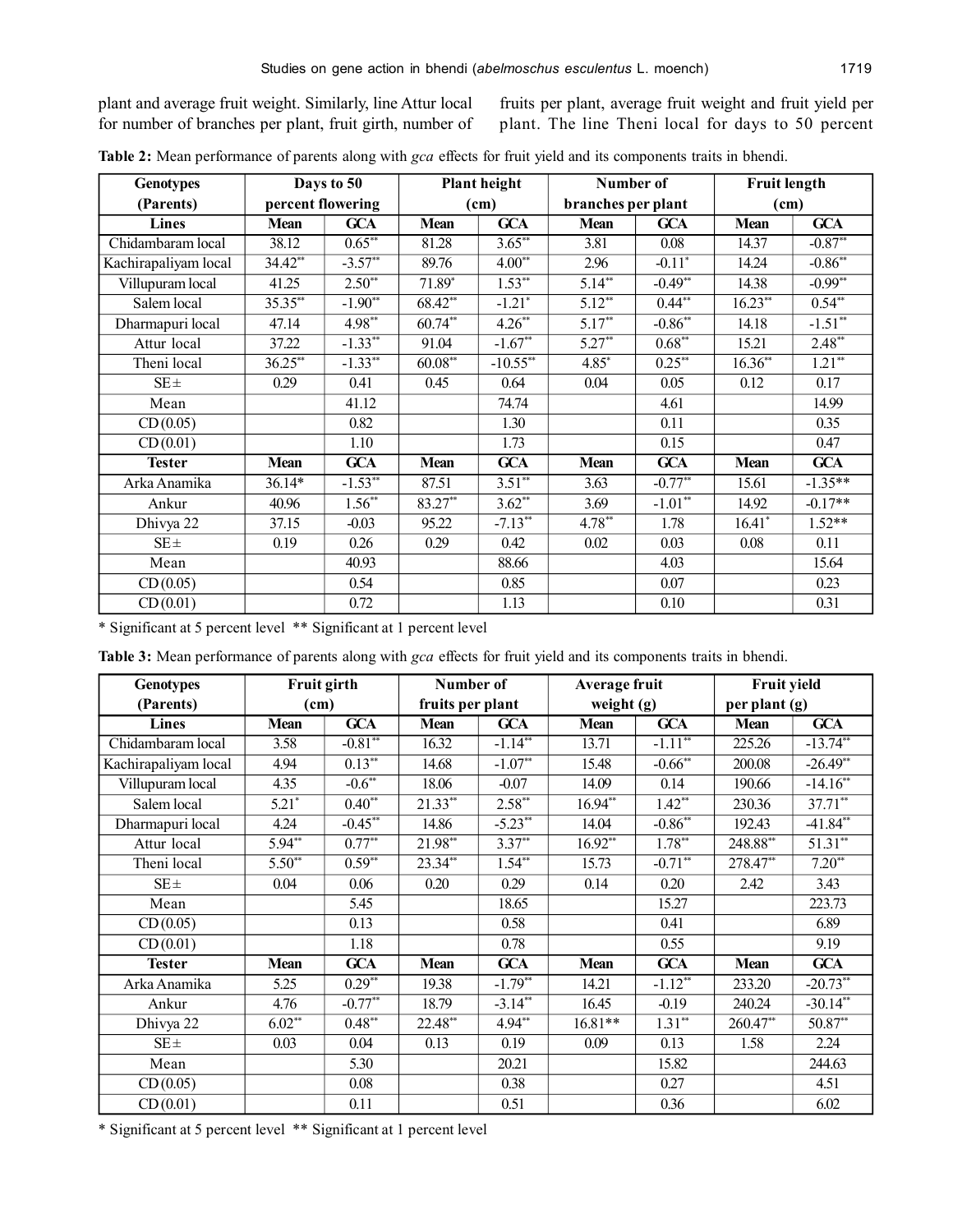| and the strong correct in the property of the strong model is a set of the set of the set of the set of the set of the set of the set of the set of the set of the set of the set of the set of the set of the set of the set<br>Parents |            | Days to 50 per        | Plant       |            | No. of branc- | money in the property with the complete the control of the control of the control of the control of the control of the control of the control of the control of the control of the control of the control of the control of th |                 | Fruit                | Fruit          |                       |                       | No. of fruits          |            | Average fruit          |             | Fruit yield                       |
|------------------------------------------------------------------------------------------------------------------------------------------------------------------------------------------------------------------------------------------|------------|-----------------------|-------------|------------|---------------|--------------------------------------------------------------------------------------------------------------------------------------------------------------------------------------------------------------------------------|-----------------|----------------------|----------------|-----------------------|-----------------------|------------------------|------------|------------------------|-------------|-----------------------------------|
|                                                                                                                                                                                                                                          |            | cent flowering        | height (cm) |            | hes per plant |                                                                                                                                                                                                                                | $length$ $(cm)$ |                      |                | girth (cm)            |                       | per plant              | weight (g) |                        |             | per plant (g)                     |
|                                                                                                                                                                                                                                          | Mean       | <b>SCA</b>            | Mean        | SCA        | Mean          |                                                                                                                                                                                                                                | Mean            | SCA                  | Mean           | $\rm _S\rm C$         | Mean                  | $\mathbb{S}\mathbb{C}$ | Mean       | $\mathbb{S}\mathbb{C}$ | Mean        | $\mathcal{S}\mathbf{C}\mathbf{A}$ |
| Chidambaram Local ´ Arka Anamika                                                                                                                                                                                                         | 39.04      | 0.51                  | 83.56       | $2.05*$    | 3.18          | $-0.63**$                                                                                                                                                                                                                      | 1537            | $0.98***$            | 430            | $-0.06$               | 20.94                 | $-0.02$                | 12.64      | $-1.00**$              | 249.92      | $16.65***$                        |
| Chidambaram Local 'Ankur                                                                                                                                                                                                                 | 41.45      | $-0.18$               | 78.52       | $-3.09***$ | 4.21          | $0.63^\ast$                                                                                                                                                                                                                    | 14.23           | -1.34*               | 3.75           | $0.46$ **             | 18.47                 | $-1.14$                | 15.14      | $0.56^\ast$            | 225.09      | 123                               |
| Chidambaram Local ' Dhivya 22                                                                                                                                                                                                            | 39.70      | $-0.33$               | 71.92**     | 1.04       | $6.37***$     | $\mathfrak{S}$                                                                                                                                                                                                                 | $17.62**$       | 0.36                 | 4.15           | $-0.40$               | $28.85***$            | $1.16**$               | 16.51      | 0.43                   | $286.98***$ | $-17.88$ <sup>**</sup>            |
| Kachirapalayam Local ' Arka Anamika 33.64 <sup>**</sup>                                                                                                                                                                                  |            | $-0.68$               | 81.60       | $-0.26$    | 3.39          | *<br>-0.24                                                                                                                                                                                                                     | 15.15           | $0.74$ <sup>**</sup> | $5.54***$      | $0.25***$             | 20.56                 | $-0.47$                | 12.15      | $-1.95**$              | 251.50      | $30.99***$                        |
| Kachirapalayam Local ' Ankur                                                                                                                                                                                                             | 40.01      | $2.60**$              | 85.43       | $3.46$ **  | 3.20          | $-0.20$ <sup>**</sup>                                                                                                                                                                                                          | 16.04           | $0.45^*$             | 3.91           | $-0.32$ <sup>**</sup> | 18.09                 | $-1.59$                | 15.81      | $0.78***$              | 230.49      | $19.39***$                        |
| Kachirapalayam Local ' Dhivya 22                                                                                                                                                                                                         | $33.89**$  | $-1.92$ <sup>**</sup> | 68.02**     | $-3.20**$  | $6.62**$      | $0.44$ <sup>**</sup>                                                                                                                                                                                                           | 16.08           | $-1.20**$            | $5.55**$       | 0.07                  | 29.81**               | $2.05**$               | $17.69***$ | $1.16$ <sup>**</sup>   | 241.73      | $-50.38**$                        |
| Villupuram Local ' Arka Anamika                                                                                                                                                                                                          | 41.90      | $1.52**$              | 80.73       | 134        | 3.Q4          | $-0.20$ <sup>**</sup>                                                                                                                                                                                                          | 13.04           | $-1.23$              | 432            | $-0.22$ <sup>**</sup> | 18.27                 | $-3.76**$              | 14.38      | $-0.51$ <sup>*</sup>   | 220.55      | $-12.29$ <sup>**</sup>            |
| Villupuram Local ' Ankur                                                                                                                                                                                                                 | 40.39      | $-3.09***$            | 75.98       | $-3.51***$ | 3.66          | $0.65**$                                                                                                                                                                                                                       | 16.23           | $0.78***$            | 4.02           | $0.55$ <sup>**</sup>  | $25.42$ <sup>**</sup> | $4.74***$              | $17.72***$ | $1.90**$               | 260.41      | $36.98***$                        |
| Villupuram Local 'Dhivya 22                                                                                                                                                                                                              | 43.45      | $1.57$ <sup>**</sup>  | $70.93***$  | $2.18**$   | $5.34**$      | $-0.46$                                                                                                                                                                                                                        | $17.59^{\ast}$  | $0.45$ <sup>*</sup>  | $\frac{40}{3}$ | $-0.33**$             | 27.79**               | -60.0-                 | 15.94      | $-1.38***$             | 279.76*     | $-24.68$ <sup>**</sup>            |
| Salem Local ' Arka Anamika                                                                                                                                                                                                               | 34.70**    | $ -1.29***$           | 75.10       | $-1.55$    | 4.32          | 0.15                                                                                                                                                                                                                           | 16.90           | $1.10***$            | $5.62**$       | 0.05                  | 24.68                 | 0.00                   | 16.91      | $0.74$ **              | 259.87      | $-24.85$ <sup>**</sup>            |
| Salem Local 'Ankur                                                                                                                                                                                                                       | 40.67      | $1.59**$              | 84.06       | $7.31**$   | 3.26          | $-0.68**$                                                                                                                                                                                                                      | 15.24           | $-1.74$ **           | 442            | $-0.08$               | 22.34                 | $-0.99$                | 16.29      | $-0.82**$              | 240.48      | $-34.82$ <sup>**</sup>            |
| Salem Local 'Dhivya 22                                                                                                                                                                                                                   | $37.18**$  | $-3.27***$            | $60.25***$  | $-5.76$ ** | $7.26**$      | $0.53***$                                                                                                                                                                                                                      | $19.32***$      | $0.64**$             | $5.79***$      | $0.35***$             | $32.40^{\ast\ast}$    | $0.99***$              | $18.69**$  | 0.08                   | $415.98***$ | 59.67**                           |
| Dharmapuri Local Arka Anamika                                                                                                                                                                                                            | 44.40      | $1.53**$              | 88.13       | $6.01***$  | 3.31          | 0.44                                                                                                                                                                                                                           | 13.62           | $-0.14$              | $^{4.31}$      | $-0.40$ <sup>**</sup> | 17.90                 | $1.03**$               | 1326       | $-0.63$                | 207.37      | 2.21                              |
| Dharmapuri Local ' Ankur                                                                                                                                                                                                                 | 42.69      | $-0.30$               | 72.31       | $-9.91***$ | 3.77          | $1.13**$                                                                                                                                                                                                                       | 15.96           | $1.03***$            | 4.00           | 0.03                  | 18.67                 | $3.15**$               | 15.88      | $1.05***$              | 224.51      | $28.76***$                        |
| Dharmapuri Local ' Dhivya 22                                                                                                                                                                                                             | 46.10      | $1.74$ **             | 75.38       | $3.90**$   | 3.87          | $-1.56$ <sup>**</sup>                                                                                                                                                                                                          | 15.74           | $-0.89**$            | 4.95           | 0.05                  | 19.42                 | $-4.18**$              | 15.91      | $-0.42$                | 245.79      | $-30.97$ <sup>**</sup>            |
| Attur Local ´ Arka Anamika                                                                                                                                                                                                               | $36.02**$  | $-0.53$               | 74.98       | $-121$     | $4.93**$      | $0.51**$                                                                                                                                                                                                                       | 15.72           | $-2.02**$            | $6.30***$      | $0.36***$             | $26.89**$             | $1.42**$               | $17.29***$ | $0.76$ **              | 274.38      | $-23.93**$                        |
| Attur Local ' Ankur                                                                                                                                                                                                                      | 41.47      | $1.83**$              | 83.78       | $7.48**$   | 3.17          | $-1.01**$                                                                                                                                                                                                                      | $20.29***$      | $1.37***$            | 4.10           | -0.77                 | 21.73                 | $-2.39***$             | 16.79*     | $-0.68***$             | 250.25      | $-38.65**$                        |
| Attur Local 'Dhivya 22                                                                                                                                                                                                                   | $36.75***$ | $-1.30*$              | $59.29***$  | $-6.27$ ** | $7.48**$      | $0.50**$                                                                                                                                                                                                                       | $21.26^{**}$    | $0.65***$            | $6.54**$       | $0.41**$              | $33.17**$             | $0.97***$              | $18.90***$ | $-0.08$                | 432.49**    | $62.58***$                        |
| Theni Local ' Arka Anamika                                                                                                                                                                                                               | $35.50**$  | $-1.06$               | $60.94***$  | $-6.37$ ** | 3.97          | $-0.02$                                                                                                                                                                                                                        | 17.04           | 0.57                 | 5.76**         | 0.01                  | $25.45**$             | $1.81**$               | 16.64*     | $2.60**$               | 265.44      | $11.23*$                          |
| Theni Local ' Ankur                                                                                                                                                                                                                      | 40.16      | 0.51                  | $ 65.68**$  | $-1.73*$   | 323           | $-0.52$ <sup>**</sup>                                                                                                                                                                                                          | $17.09***$      | $-0.56$ <sup>*</sup> | 4.50           | -0.19*                | 20.51                 | $-1.78**$              | 12.18      | $-2.80**$              | 231.89      | $-12.90**$                        |
| Theni Local ' Dhivya 22                                                                                                                                                                                                                  | 38.60      | 0.55                  | $64.78***$  | $8.11**$   | $7.09***$     | 0.54                                                                                                                                                                                                                           | $19.34**$       | Ξg                   | $6.12**$       | $0.18^*$              | 30.34**               | $-0.03$                | 16.69*     | $\bar{\rm s}$          | $327.47***$ | 1.67                              |
| 5                                                                                                                                                                                                                                        | 0.50       | 0.71                  | 0.79        | 0.12       | 0.07          | 0.10                                                                                                                                                                                                                           | $\overline{2}$  | 0.30                 | 0.08           | $\Xi$                 | 0.35                  | 0.50                   | 0.25       | 0.35                   | 4.20        | 5.94                              |
| Mean                                                                                                                                                                                                                                     |            | 41.03                 |             | 74.35      |               | 4.51                                                                                                                                                                                                                           |                 | 16.61                |                | 6.01                  |                       | 23.89                  |            | 15.88                  |             | 267.73                            |
| $CD(P=0.05)$                                                                                                                                                                                                                             |            | 143                   |             | 2.25       |               | 020                                                                                                                                                                                                                            |                 | 0.61                 |                | 0.23                  |                       | 1.01                   |            | $\overline{0.71}$      |             | 11.94                             |
| $CD(P=0.01$                                                                                                                                                                                                                              |            | 1.91                  |             | 3.00       |               | 027                                                                                                                                                                                                                            |                 | 0.82                 |                | $\overline{0}3$       |                       | 1.35                   |            | 0.95                   |             | 15.93                             |
|                                                                                                                                                                                                                                          |            |                       |             |            |               |                                                                                                                                                                                                                                |                 |                      |                |                       |                       |                        |            |                        |             |                                   |

Table 3: Mean performance of crosses along with sea effects for fruit vield and its components traits in bhendi **Table 3:** Mean performance of crosses along with *sca* effects for fruit yield and its components traits in bhendi.

\* Significant at 5 percent level \*\* Significant at 1 percent level. \* Significant at 5 percent level \*\* Significant at 1 percent level.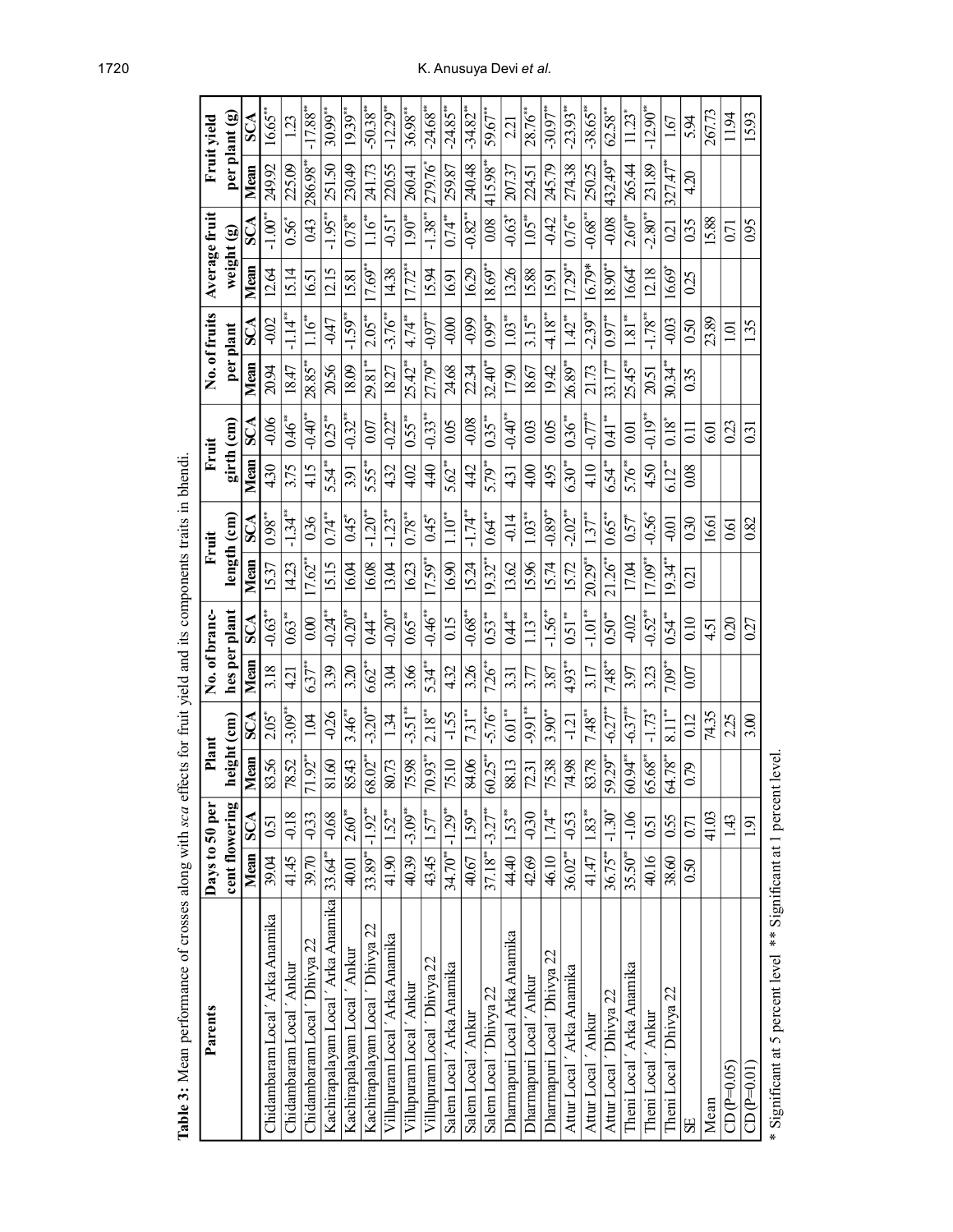flowering, plant height, number of branches per plant, fruit length, fruit girth, number of fruits per plant and fruit yield per plant. Line Kachirapaliyam local for days to 50 per cent flowering. Tester Arka Anamika was found to be significant *per se* with good general combiner for days to 50 per cent flowering. Tester, Dhiva 22 for fruit length, fruit girth, number of fruits per plant, average fruit weight and fruit yield per plant. A close examination of the result revealed that the lines Salem local and Theni local combined well for the highest number of seven characters each. Line Attur local and tester Dhivya 22 for five characters each. Line Kachirapaliyam local and tester Arka Anamika for one character each was good general combiner based on *per se* and general combining ability effects.

The estimates for *gca* effects of the parental lines for different characters revealed that none of the parental lines excelled in *gca* effects for all the characters studied. The parents evaluated both *per se* and *gca* effects leads to the identification of the lines Salem local and Theni local followed by the line Attur local and tester Dhivya 22 as best. These may be used for exploiting additive type genetic variability which is fixable type and selection may be effective in segregating population for development of better genotype with regards to yield. However, line Kachirapaliyam local and tester Arka Anamika which possessed favourable *per se* performance and *gca* effects may be used for multiple parent participation through multiple crossing to effect substantial improvement having for broad genetic base population. Similar results were reported by Khatik *et al.,* (2013) and Kumar *et al.,* (2014) for fruit yield per plant. The *sca* effects represent the non-additive gene action which is non-fixable (Table 3). The estimation of specific combining ability (*sca* effects for 21 hybrids along with mean performance for all the eight characters are presented in Table 3, significant positive or negative *sca* effects were observed in  $F_1$  generation for fruit yield and various attributing traits. In the present investigation, one cross expressed good specific combining ability effect for all the traits *viz.,* Villupuram local × Ankur. Out of 21 crosses, five for days to 50 per cent flowering, ten for number of branches per plant, eleven for fruit length, seven for fruit girth, nine for number of fruits per plant and eight crosses showed significant and positive *sca* effect for plant height, average fruit weight and fruit yield per plant.

The cross combinations *viz.*, Chidambaram local × Arka Anamika, Kachirapalayam local × Arka Anamika, Kachirapalayam local  $\times$  Ankur, Villupuram local  $\times$  Ankur, Salem local Dhivya 22, Dharmapuri local × Ankur, Attur local  $\times$  Dhivya 22 and Theni local  $\times$  Arka Anamika which showed significant positive *sca* effects for fruit yield per plant. The cross combinations *viz.,* Salem local × Dhivya 22 and Attur local × Dhivya 22 which showed good *per se* performance and significant positive *sca* effects for fruit yield per plant, also showed significant *sca* effects for other important component traits. The two crosses *viz.,* Salem local  $\times$  Dhivya 22 and Attur local  $\times$  Dhivya 22 which showed highest significant *per se* performance and significant *sca* effect for fruit yield may be used in breeding programme and might be expected to give transgressive segregation in  $F_2$ . On the other hand, the crosses *viz,* Salem local × Dhivya 22 and Attur local × Dhivya 22 with good *per se* performance and significant *sca* effect were common for days to 50 percent flowering, plant height, number of branches per plant, fruit length, fruit girth, number of fruits per plant and fruit yield per plant. Hence, these crosses may be exploited for developing hybrid/genotypes with better fruit yield and other traits. These cross combinations may be exploited in heterosis breeding programme for developing genotype having broad genetic base by multiple crossing programme.

The crosses involving high gca parents generally give high *sca* effects (Amarnath and Subramanyam, 1992). In the present study, the hybrids Salem local  $\times$  Dhivya 22 and Attur local × Dhivya 22 which recorded high *sca* effects for fruit yield per plant had parents with high  $\times$ high *gca* effects suggesting the presence of additive  $\times$ additive type of gene interaction (Akotkar *et al.,* 2014 and Annapurna and Singh, 2018) also reported interaction between positive and positive alleles in cross involving high  $\times$  high combiners which can be fixed in subsequent generations if no repulsion phase linkage are involved. The promising parents namely for lines Salem local and Theni local and tester for Dhivya 22 which are having *per se* performance and *gca* effects in desirable direction for fruit yield and other traits may be in corporated in crossing programme to have better genotypes for better and fruit yield. The crosses Salem local Dhivya 22 and Attur local × Dhivya 22 with good *per se* performance and significant *sca* effect for major fruit yield and other components were also found superior for days to 50 percent flowering, plant height, number of branches per plant, fruit length, fruit girth, number of fruits per plant and fruit yield per plant may be exploited for better fruit yield and other traits by exploiting them through heterosis breeding or involving them in multiple cross breeding programme for obtaining transgressive segregants and broad genetic base population in bhendi for improvement in fruit yield.